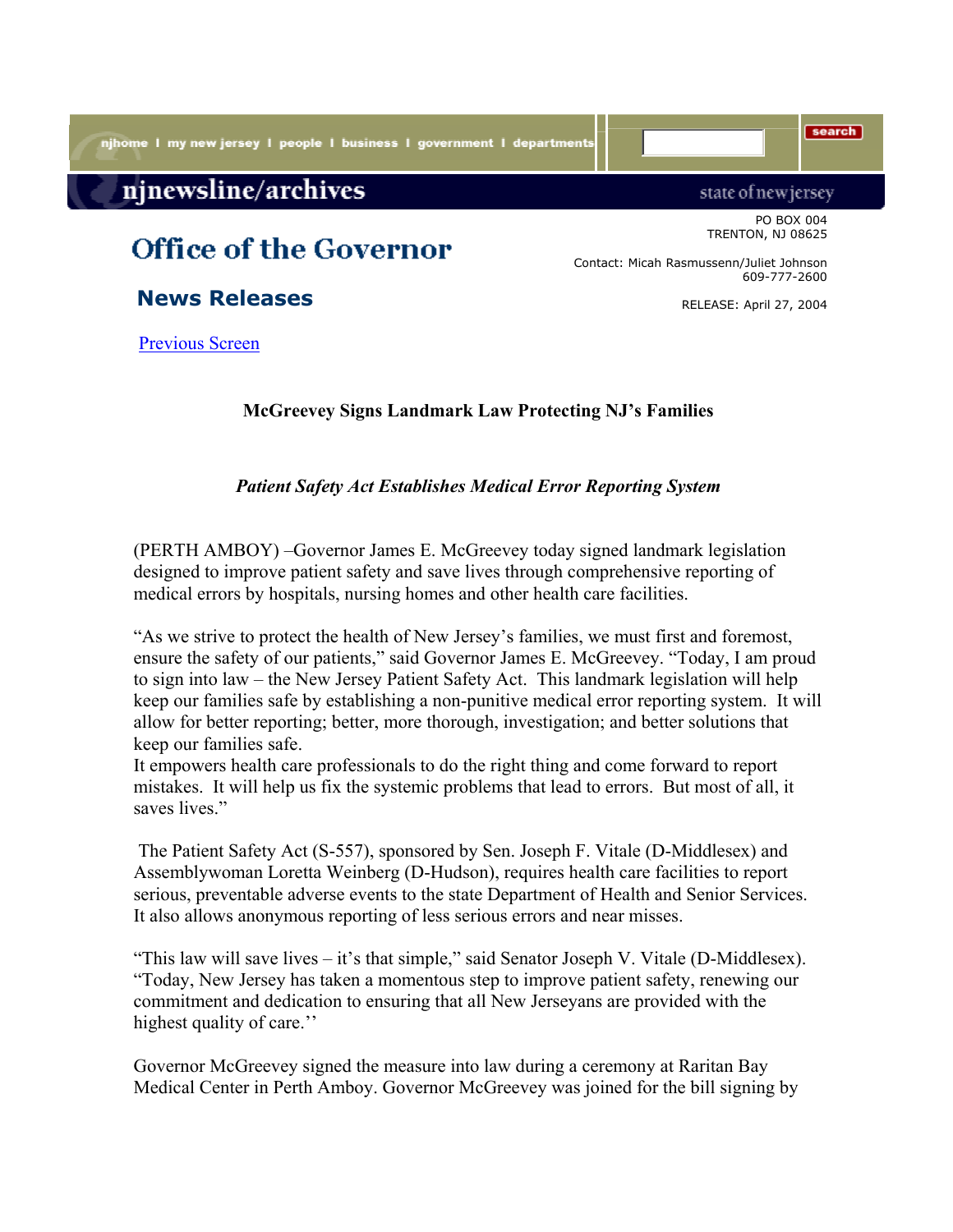Commissioner of Health and Senior Services Clifton R. Lacy, M.D., Sen. Vitale, and Betsy Ryan, general counsel of the New Jersey Hospital Association.

"Patient safety is one of the hallmarks of the McGreevey administration,'' said Health and Senior Services Commissioner Clifton R. Lacy, M.D."The majority of medical errors occur as a result of problems inherent in complex systems. It is through recognition and understanding of underlying causes that effective preventive measures can be identified and implemented."

This legislation creates a culture of safety that encourages health care professionals to disclose serious, preventable adverse events within their facilities, where the root causes can be carefully analyzed, as well as to the state Department of Health and Senior Services. It gives health care professionals the legal protection they need to be able to report and more openly discuss medical errors without of litigation.

"The New Jersey Hospital Association has been proud to support legislation that now will require all hospitals to report serious errors and near misses, analyze them in a broader context and make the improvements and changes that will enhance patient safety," said Gary Carter, president and chief executive officer of the New Jersey Hospital Association.

"Patient safety must be paramount for legislators, doctors, and medical facilities," said Assemblywoman Loretta Weinberg (D-Bergen), chairwoman of the Assembly Health and Human Services Committee. "This medical error reporting will not only save lives, it will better enable the medical community to work collaboratively on performance improvements."

Dr. Lacy said the department will analyze the reported data in an effort to identify trends as well as best practices that would be shared with health care professionals and facilities statewide to prevent the future occurrence of similar problems.

"We must understand what, why and how errors occur so that they can be prevented,'' said Dr. Lacy.

A 1999 Institute of Medicine report estimated that between 44,000 and 98,000 Americans die every year as a result of preventable medical errors. Medical errors cost the health care industry about 8.8 billion.